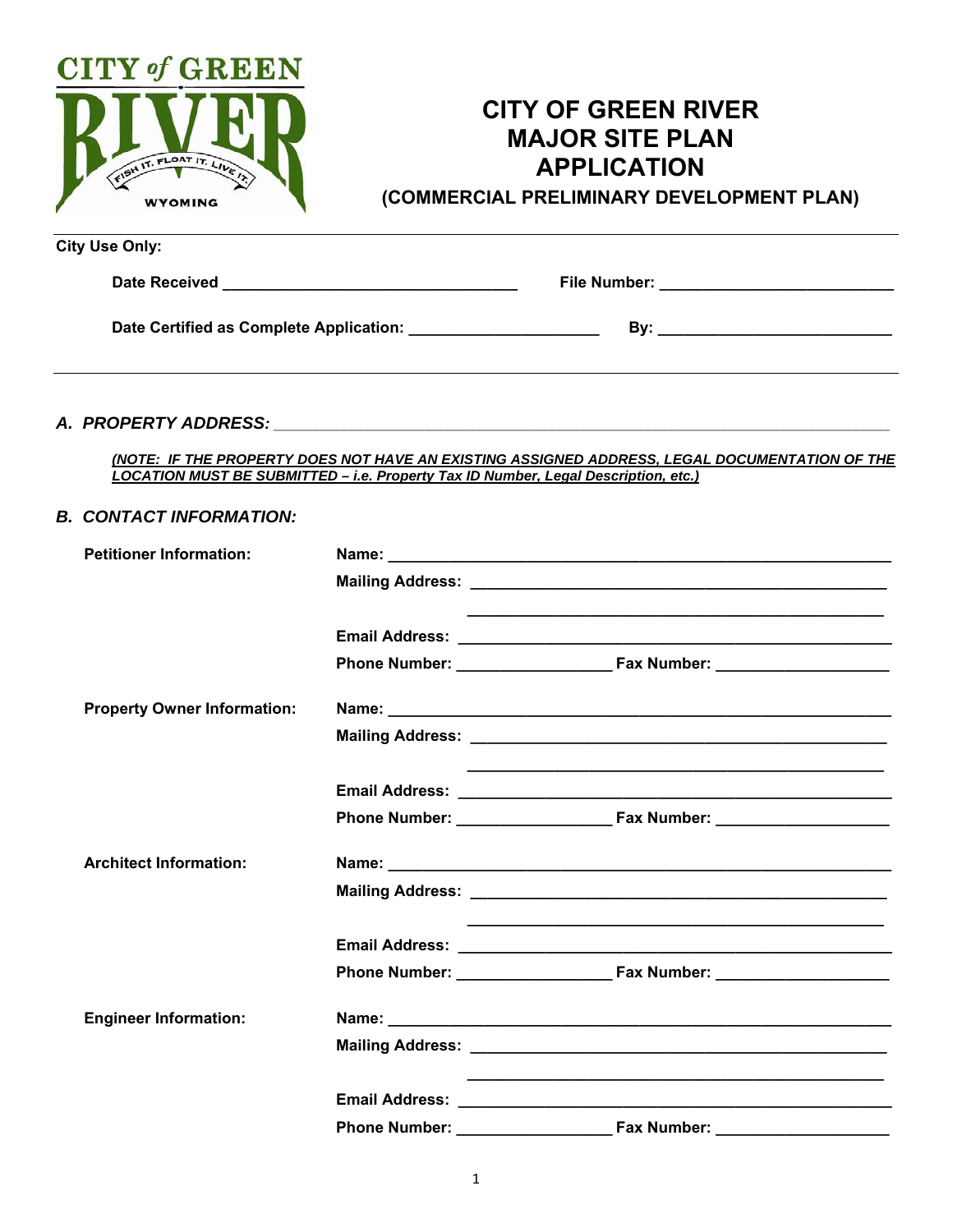# *C. ANSWER THE FOLLOWING ON THE SPACE PROVIDED (if applicable):*

- 1. What new structure(s) do you propose to build? Describe (include construction type, foundation type and dimensions for each structure). If necessary, attach a separate sheet of paper.
- 2. Describe the use of the proposed structure(s). Include square footage of each use if development contains multiple uses.
- 3. By Ordinance, the following items shall appear on the preliminary development plan. Check each item below; acknowledging that it is included on the plan.

| Name of project or development.                                                                                     |
|---------------------------------------------------------------------------------------------------------------------|
| Location of project or development by street address                                                                |
| Name and mailing address of developer and owner                                                                     |
| Name and mailing address of engineer and/or architect                                                               |
| Date of plan preparation                                                                                            |
| North point indicator                                                                                               |
| Scaled drawing, preferably of not less than one (1) inch to one hundred (100) feet                                  |
| Boundary lines of property with dimensions                                                                          |
| Location, identification, and dimension of existing and proposed:                                                   |
| Adjacent streets and street rights-of-way                                                                           |
| On-site streets and street rights-of-way                                                                            |
| Electric utility, and rights-of-way and easements                                                                   |
| Natural gas utility, and rights-of-way and easements                                                                |
| Telephone utility, and rights-of-way and easements                                                                  |
| Sewer utility including sanitary and storm and rights-of-way and easements                                          |
| Water utility and rights-of-way and easements, including existing and proposed fire hydrants for fire<br>protection |
| All buildings and structures (existing and proposed), with required setbacks shown                                  |
| Surface drainage indicated by arrows, including surface ditches                                                     |
| Sidewalks, walkways, driveways, loading areas and docks and bikeways                                                |
| Fences and retaining walls (existing and proposed)                                                                  |
| Exterior signs, existing and proposed                                                                               |
| Exterior lighting, existing and proposed                                                                            |
| Traffic flow, both on-site and off-site                                                                             |
| Parking spaces (including space dimensions and aisle widths)                                                        |
| Floodplain Development Permit Application if project is within a Flood Hazard Area                                  |